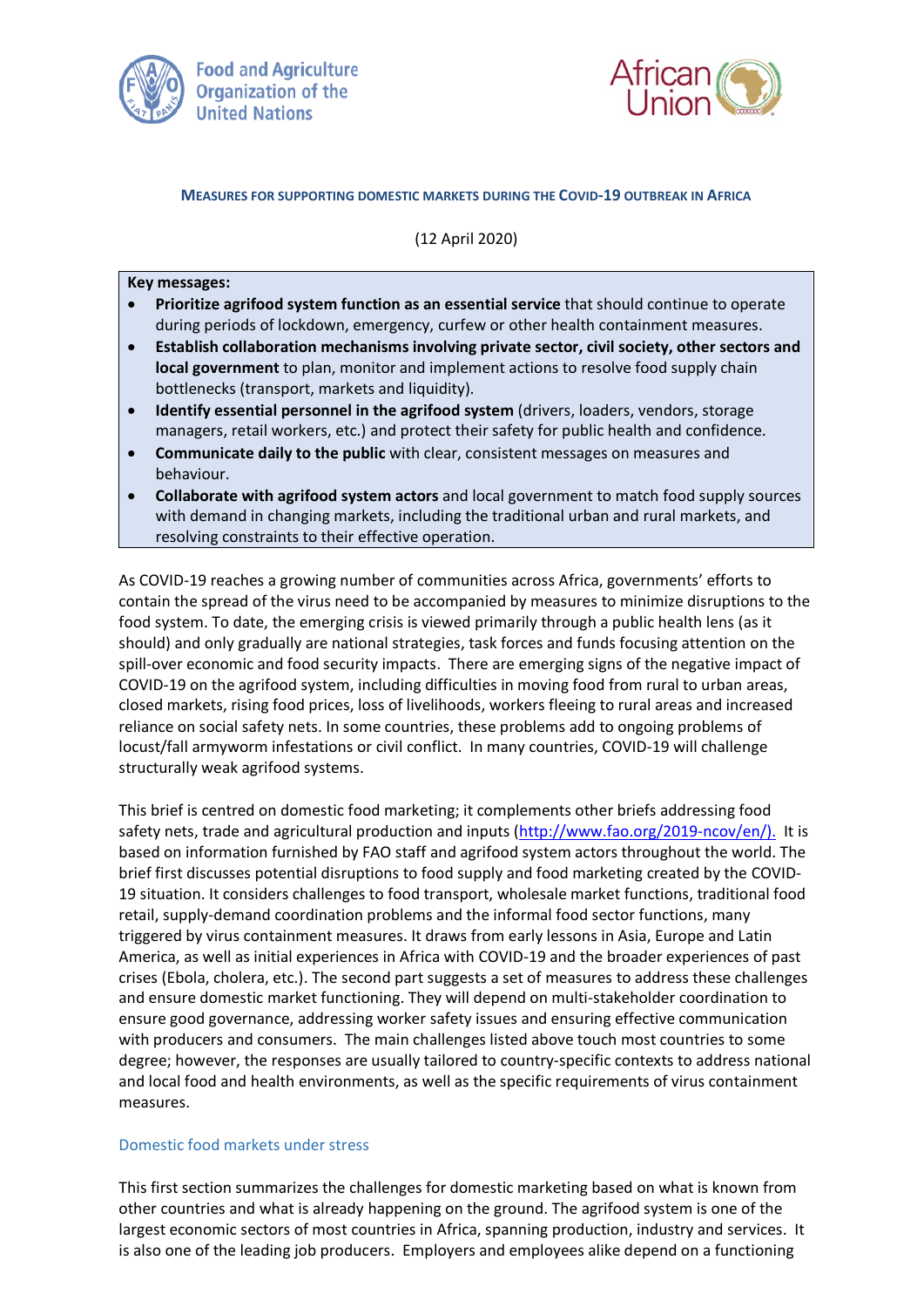food system for their livelihoods, from agrifood companies to the informal street vendor. Given the structure and informality of agrifood systems in Africa, governments will have to cater to the formal marketing channels and also find measures to make informal markets work consistently with virus containment.

**Transport of agrifood products, services and workers**: Most countries have exempted the movement of people and goods related to agriculture and food products from COVID-19-imposed controls. Traders, transporters, producers and businesses in many countries report, however, that frequent road closures, police-enforced checkpoints and government-imposed "lockdowns" on the free movement of people have limited their ability to transport agricultural and food products between rural and urban areas. In some cases, obtaining the needed permits is proving difficult because offices are closed or have restricted hours/personnel to process requests. These restrictions reverberate through the agrifood system affecting food supplies in urban areas, the ability of agrifood businesses to secure raw materials, to supply value-added products to domestic markets and to transport food from larger urban centres to smaller towns. They may also lead to interruptions in the availability of labour for harvest, post-harvest handling, transportation and storage activities, leading to high post-harvest losses, especially for perishables (as is currently happening in many parts of the world). Small and medium-size operations are equally constrained by closure of public transport, which is often used to transport small quantities of agricultural produce in addition to people.

The **closure of critical food system infrastructure** (rural producer markets, wholesale food markets and open-air retail food markets) and bans on the informal food sector in many countries risk shutting down the traditional marketing system. Market closures prevent transactions between producers, traders, wholesalers, retailers and consumers. With no place for transactions, supply is reduced, prices increase and livelihoods and incomes suffer, creating a major stress on food security. Insufficient and poor access to dry and cold-chain storage may compound marketing problems, leading to increased food loss and waste and lost profits. Market uncertainty also has an effect on future production incentives. Without markets, modern agrifood businesses with integrated production, transport and market operations are often the only operators that continue to function.

COVID-19's far-reaching impact on economic and social life affects other traditional market outlets as well as consumer demand for food. School closings shutter school meal programmes and vast public procurement food purchases. As most urban residents in Africa consume at least one meal per day outside the home, the closure of restaurants, canteens, informal sector food vendors, hotels, coffee shops and entertainment venues has dried up a huge food market. Food consumption patterns also change as the health crisis converges with an economic one, increasing uncertainty, triggering coping strategies, increasing demand for certain products (starches and cheaper proteins) and equally large drops in consumption of others (e.g. fish in Europe). In this environment, the problem is not agricultural supply; it is a **problem of matching supply with rapid changes in food demand and markets** – getting it to where it is needed most. Countries where there are wellstructured, functional networks of actors – agrifood businesses, wholesale food markets, retail food markets, informal food sector associations, producer and civil society organizations – have proven the most adept in adapting to incredible disruption in their operations, finding innovative solutions to new problems and operating constraints.

These huge agrifood supply chain disruptions, weaker and changing demand, and bank decisions to cut working capital lines in a higher risk environment may lead to **liquidity constraints and financial stress on agrifood businesses and traders**, further impinging on the ability to operate.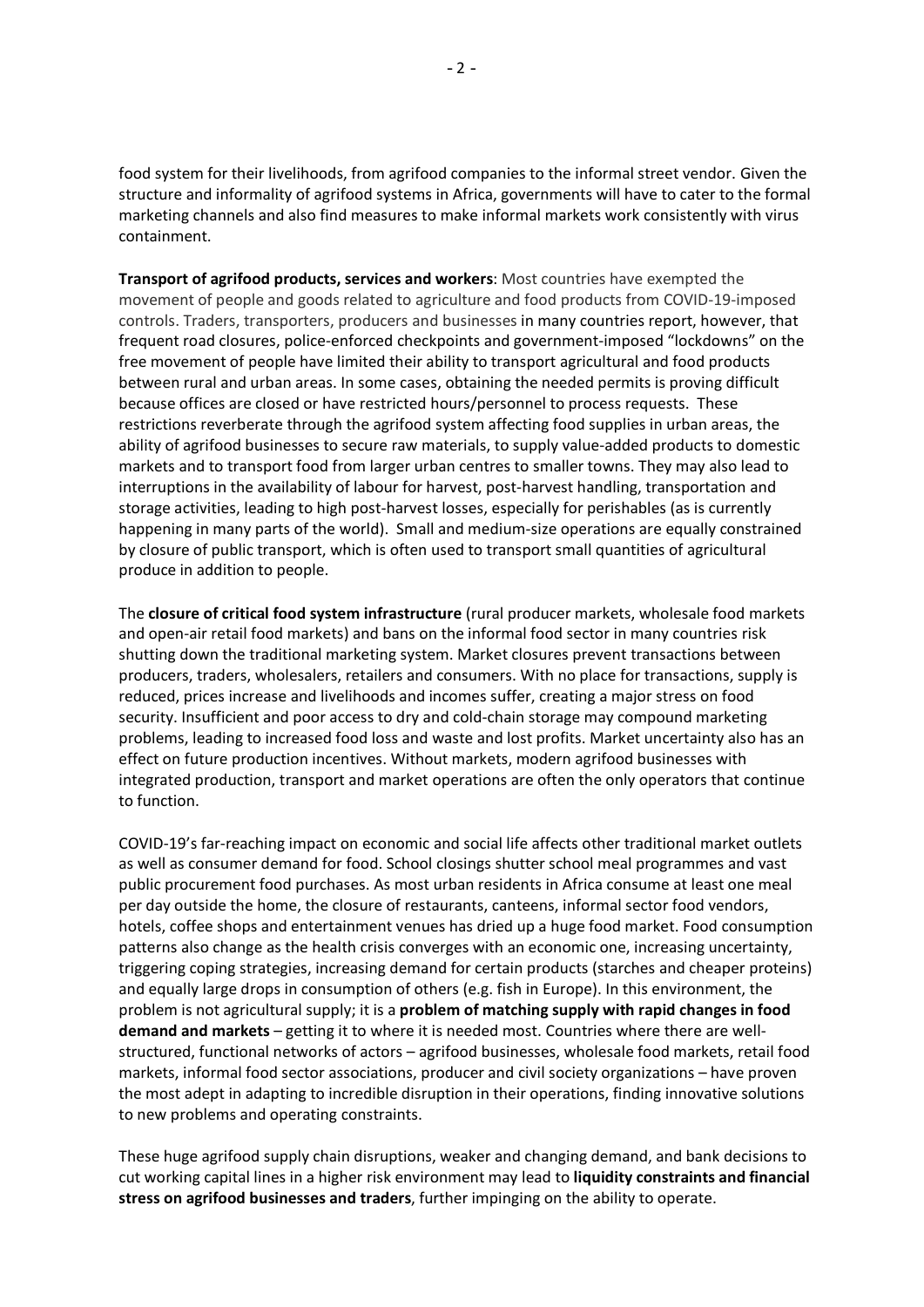#### A coordinated and well-communicated response is needed

This section discusses measures to address the aforementioned challenges to ensure domestic market functioning. Their design and implementation will hinge on governments' ability to prepare, plan and mobilize resources to ensure a coordinated response to a rapidly evolving set of new problems.

Many governments have **created different types of consultative or crisis committees** to coordinate agrifood system interventions. Thailand created a group of "war rooms", organizing key private sector and civil society actors to work with the Government to resolve food distribution problems in six strategic commodities. The Republic of Korea's experiences showcase the collaboration of local government (provincial and municipal) with private sector and civil society organizations to resolve agricultural marketing problems.

The involvement of Health, Transport, Commerce, Industry, Education and Social Affairs sectors, local government and representatives from the private sector and civil organizations provides access to different perspectives and knowledge of what is happening on the ground. The nature of the problem generally guides the committee's mandate and determines the team composition, whether representatives of multinational corporations, small and medium enterprises (SMEs), informal food sector associations or producer organizations. Italy's experiences underscore the importance of keeping communication channels open with key public, private and civil society actors to address the unintended consequences of the initial set of blanket measures as the crisis evolves. The Italian Government purposely created decision-making flexibility for local governments, enabling them to consider all variables at play in finding solutions to improve efficiency of implementation. Provincial and municipal governments in the Republic of Korea played instrumental roles in collaborating with agrifood system actors to identify supply chain bottlenecks and alternative marketing arrangements.

Committees may need to **rapidly activate or develop a response plan** to guide and track their initial interventions and to monitor the situation. The Ghanaian Government prepared plans to keep the nation food secure and another to protect households, businesses and industry. The Government of Senegal created a response and solidarity fund, while the Government of Cabo Verde developed a package with diverse financial measures to support food businesses. Similarly, at sub-national levels, the Provincial Government of Western Cape in South Africa collaborated with civil society to include food interventions in their response plan, while the Freetown City Council (Sierra Leone) integrated food-marketing issues in their COVID-19 Preparedness and Response Plan.

Governments need to **rapidly access data and information as input into their decisions**, through collaboration with private sector and civil society or through the innovative use of apps, social media and big data. Committees must quickly decide the priority areas they need to monitor, which may include prices, food stocks, transport bottlenecks and worker health. Good coordination allows for quick decisions and action to address bottlenecks and changes as the crisis evolves. Collaboration and knowledge sharing across countries and professional groups have been equally instrumental, such as guidance provided to Agriculture Ministries by Latin America's Federation of Wholesale Markets.

**Regular, consistent and concise communication** with clear messages on the food situation is critical to reduce panic, maintain confidence in the agriculture and food sector and feel secure about the availability of and access to food. People in rural and urban areas need information on market operations and good health practices when working and shopping. Good coordination of messaging by all sectors will help keep misinformation or confusion from spreading. It is vital that the population trusts the information provided so they can make plans on how to acquire needed food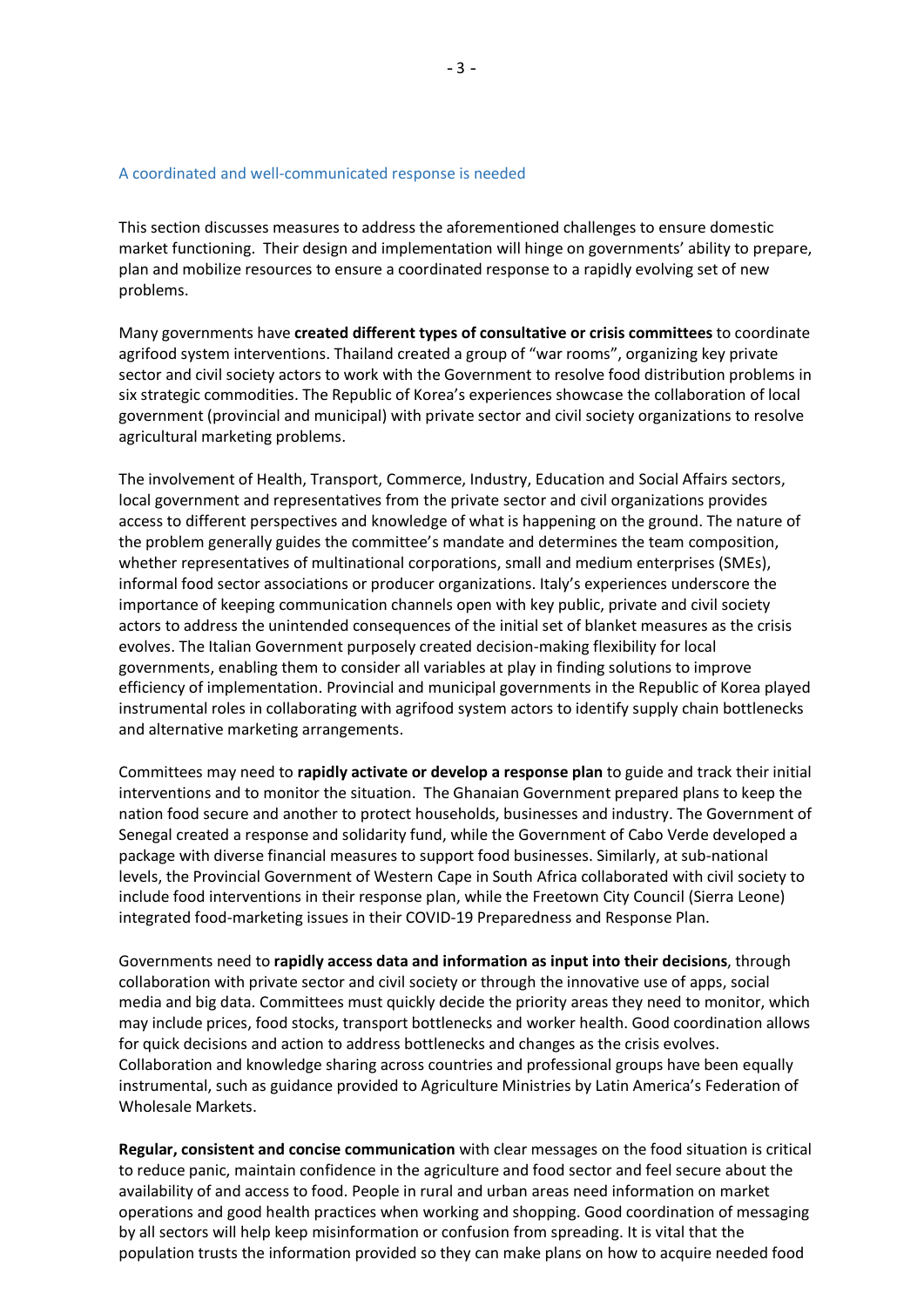accordingly. Ministries of Agriculture in many countries in Asia and Europe issued joint statements with the private sector and commerce on the current levels and functioning of the national food supply system.

Although every government will prioritize and coordinate actions based on their assessment of the situation, it is critical that every government **prioritize agrifood system functions as an essential service** that will continue to operate during periods of lockdown, emergency, curfew or other health containment measures. Agriculture and food marketing interventions must address all food system channels – modern, traditional (open markets, small stores) and informal (street vendors). Each channel serves different markets and parts of the population, helping to maintain a resilient food system that is imperative to minimizing the impact of COVID-19 on society.

The **safety and protection of workers** from illness through diligent compliance to virus containment measures in agrifood operations is vital to the continuity of supply chain operations and sustained public confidence in the agrifood system. Ensuring their health on the job, in transport and at home is a critical input to the agrifood system, underscoring the convergence of the public health and food security agendas. Most of the population interacts with some aspect of food on an almost daily basis, putting the agrifood system at the frontline of the disease itself. Densely populated urban areas and congested markets facilitate the spread of the virus. Workers and customers need to be protected from contracting COVID-19. Just as the health system identifies doctors, nurses and technicians as essential personnel, so must the agrifood system clearly define its essential workers and identify their safety needs (drivers, loaders, vendors, storage managers, retail workers, etc.); ensuring that they have access to appropriate personal protective equipment (PPE) such as masks, gloves and sanitizer, as well as clean water and soap for frequent handwashing. Market associations should be tasked with putting in place a plan to ensure health directives are followed by both workers and customers.

# Food has to keep moving

Just as governments need to address key regulatory barriers and policy responses that may undermine global and intra-regional trade, so must they ensure that the movement of agrifood goods and services continues to flow unimpeded within countries, particularly as certain regions may be barred from traffic as containment measures intensify. Initial experiences suggest that enabling food transport is easier said than done. The European Union had to reach agreements on urgent interventions to avoid disruptions in the movement of agriculture and food products (e.g. green corridors – priority lanes for food transport). Uncertainty on restrictions of movement may also lead to producer coping strategies, including reducing planted areas due to perceived higher marketing risks.

Ministries must ensure that **agrifood goods, services and workers are identified as essential and qualify for exemption**. They can work with transport, security and health officials to develop appropriate identification measures (e-passes, stickers) and agree to agrifood system exemptions to certain movement measures (e.g. priority lanes, driving at night, access to retail markets and normally restricted residential areas for direct sales, indications of persons allowed on food trucks, free movement of transport workers). Ministries need to strictly enforce health protection measures, clearly communicate these measures through all media and closely monitor the situation to resolve bottlenecks.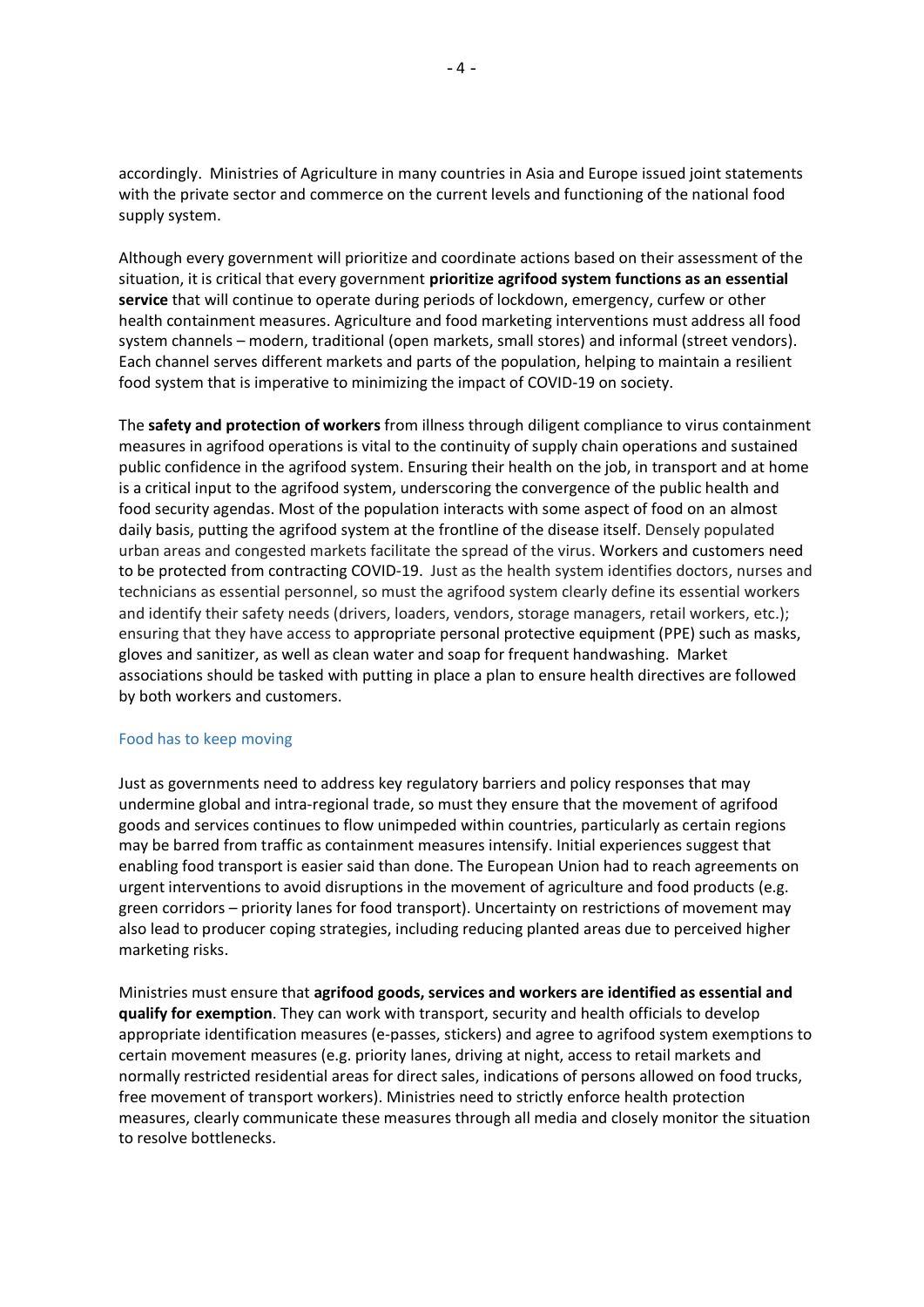#### Making food markets COVID-19 compliant

Governments will need to cater to traditional and modern marketing channels but also find measures to keep informal markets open and COVID-19 compliant. Although social protection measures will address the vulnerabilities of many low-income consumers, rapid emergency investments to keep domestic markets functioning can actually pay off, as they reduce the burden on social protection budgets.

**Urban wholesale food markets** are one of the critical pillars of the agrifood system. In Morocco, they represent 40 to 50 percent of the fruit and vegetable supply, providing essential services to every actor; in other African countries, their market share is larger. They meet the needs of a large clientele – open-air markets, local shops, the hotel, restaurant and cafe (HORECA) segment, out-ofhome catering and school canteens. Many play an important role in serving regional markets, such as Pretoria's Tshwane market in South Africa. In Asia, Europe and Latin America, national, provincial and local governments in agriculture, health and commerce have worked with market officials and the private sector to design and implement a variety of operational measures compliant with virus containment measures. Marketing measures tailored to local contexts include: marking trading floors to maintain physical spacing; extending trading times; organizing workers in shifts to minimize risks; issuing e-passes to market traders, workers and transporters; controlling truck deliveries and vehicle traffic; using drones and GPS enabled delivery vans for real-time monitoring and traffic congestion; mandating compulsory masks, handwashing and sanitization stations and daily market disinfectant sprays; conducting temperature readings and health checks of all workers and drivers; and establishing strict protocol for ill workers.

These measures enable urban wholesale markets to continue operations in compliance with COVID-19 health measures. Their development requires: 1) strong coordination between national, provincial and local government in agriculture, health and commerce, food safety authorities and market officials; 2) awareness raising of wholesale market operators and customers on good practices and rigorous enforcement of sanitary guidelines; 3) sharing of good practices through national and international wholesale market networks; and 4) training in health safety and product handling for market actors. Implementing these measures may require technical assistance and support, rapid investments in infrastructure and equipment for COVID-19 compliance, and additional emergency operating budget support.

Most countries have initially closed or restricted operations of **traditional urban retail food markets** before reopening by implementing safety protocols and targeted investments. Given their importance to African consumers, representing around 80 to 90 percent of all food sales on the continent, indefinitely closing these markets does not appear sustainable. Some markets in African cities, such as Abidjan or Casablanca, continue to function, following collaboration between health, food, market and commerce officials to identify and enforce measures that include: restricting access through one entrance with health controls or limiting the number of people at a given time; temporarily relocating to larger spaces; enforcing strict sanitary measures for market workers; activating smaller markets on the outskirts of cities to avoid overcrowding of larger urban markets; allowing sales in front of homes; and supporting the development of e-commerce operations through one-stop online web sites. Trader and vendor associations need to help determine and implement these measures, working with their members to ensure compliance (e.g. physical distancing); lax compliance has led authorities to close some markets. Some communities have created local crisis management groups to design and implement additional and often stricter measures according to local context.